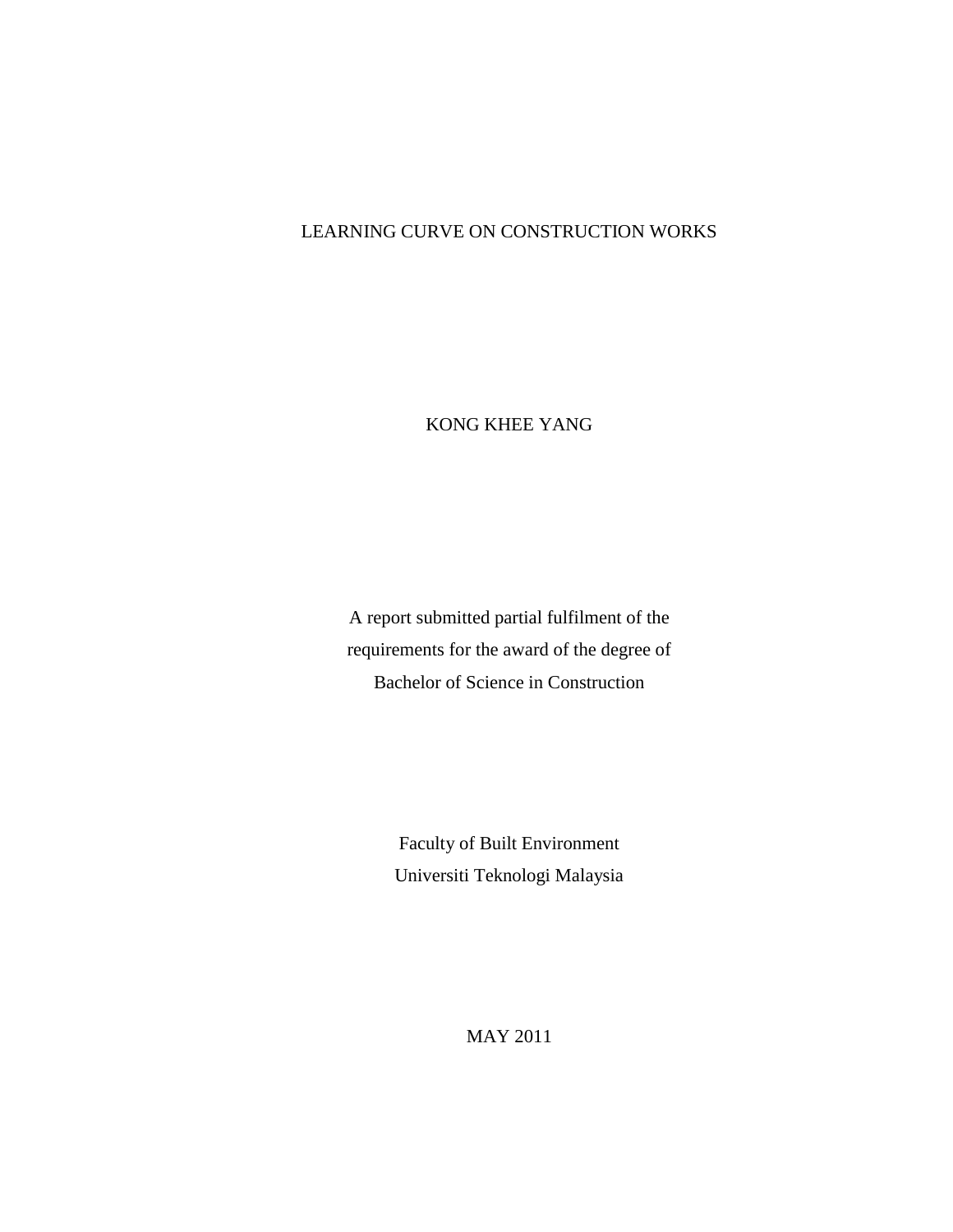## **ACKNOWLEDGEMENTS**

I would like to take this opportunity to express my deepest gratitude and thanks to those who have help me throughout the research. The research would not have been successful without the great support, sacrifice, generous contributions from various parties.

First of all, I wish to express my sincere appreciation to Associate Professor Dr. Razali Adul Hamid for the encouragement, guidance, critics, advices and helping hand. As my PSM supervisor, Dr. Razali not only guides me on the preparation of my dissertation, and also contributed a lot of time to discussing the problems during the research. Without the guidance and direction from Dr. Razali, this dissertation would not complete on time.

Besides, I also wish to thanks to the selected construction sites management team that allowed me to conduct my research on their sites, and also they provided me a lot of relevant information that help me to complete my dissertation.

Lastly, I also express my thanks towards family and friends who have contributed in any way for the completion of this research.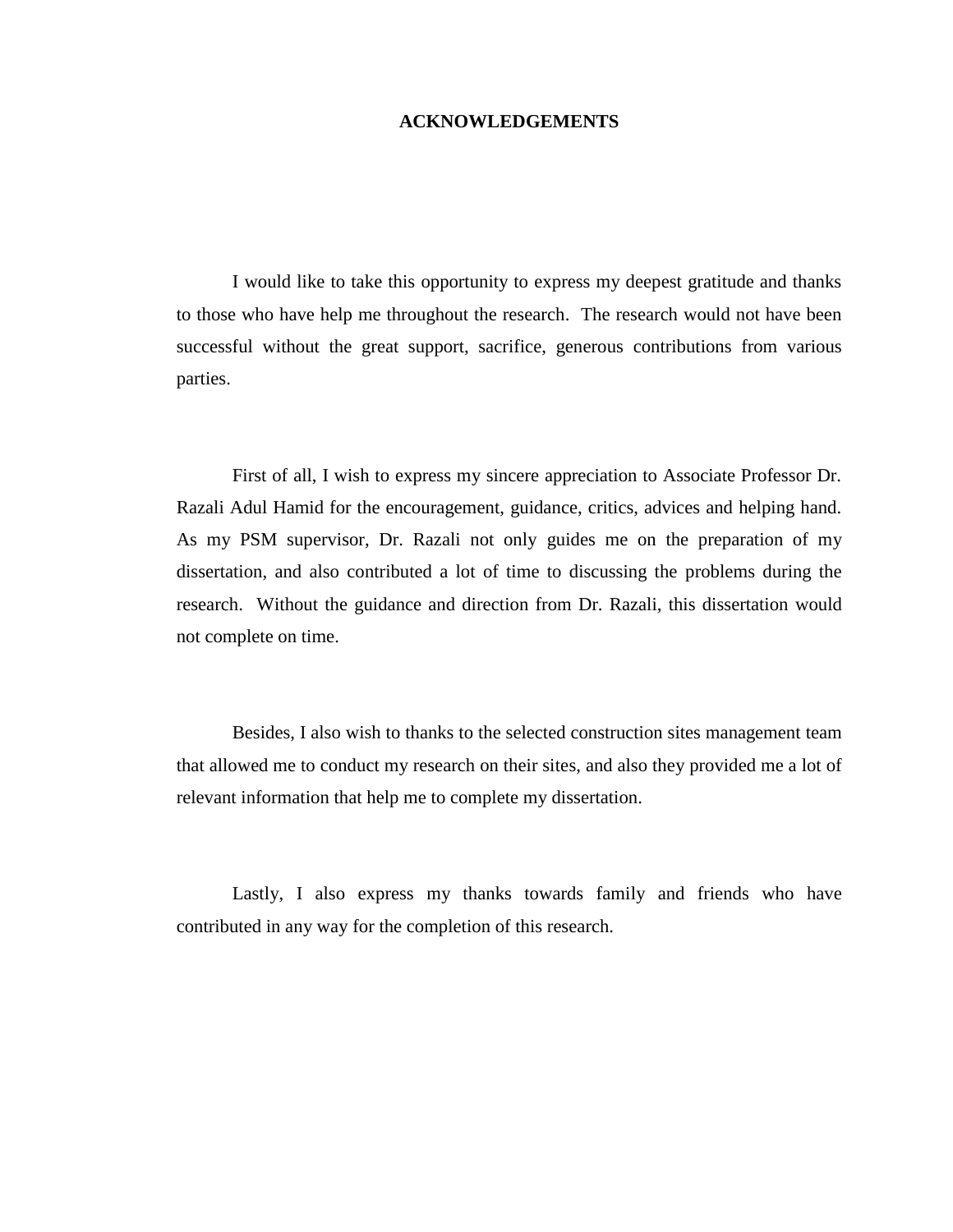## **ABSTRACT**

Anyone who performs a same complex task several times in succession under the same general environmental conditions knows that it takes less time to perform the second cycle than the first, less time to perform the third cycle than second, and so on, this phenomenon known as the learning or experience effect. Incorporation of the learning phenomenon in that repetitive construction projects provides a more reliably predicting over the duration of the entire projects, resulting in more accurate scheduling and costing. The study was to identify the labour learning rate on construction works of five randomly selected housing construction projects on current practices. Daily visits and observation were carried out to obtain the unit production time of the ongoing construction activities on sites. Every unit production time and other particulars were recorded in data collection forms to identify the factors that influence the labour learning. Data collection was done on five different construction sites and seven activities were observed. The unit production time of each observed activities was developed to cumulative average unit production time, then plotted in log-log scale graph to obtain learning curve. The learning rate was calculated based on the straightline model formula. Analysis was carried out on each activities' learning rate, the learning rate of those different activities were compared and state the factor that influenced the learning rate. It was found that the labours involved in repetitive construction activities were affected by learning curve effect and the labour learning rate on construction works were between 94.47% and 99.17%. The study had also found out that learning rate of each task was a function of various factors like work complexity, skill requirement and coherence among crew members. The skills of the labour, experience, and motivation to learn were highly developed, so the effect of learning was very little.